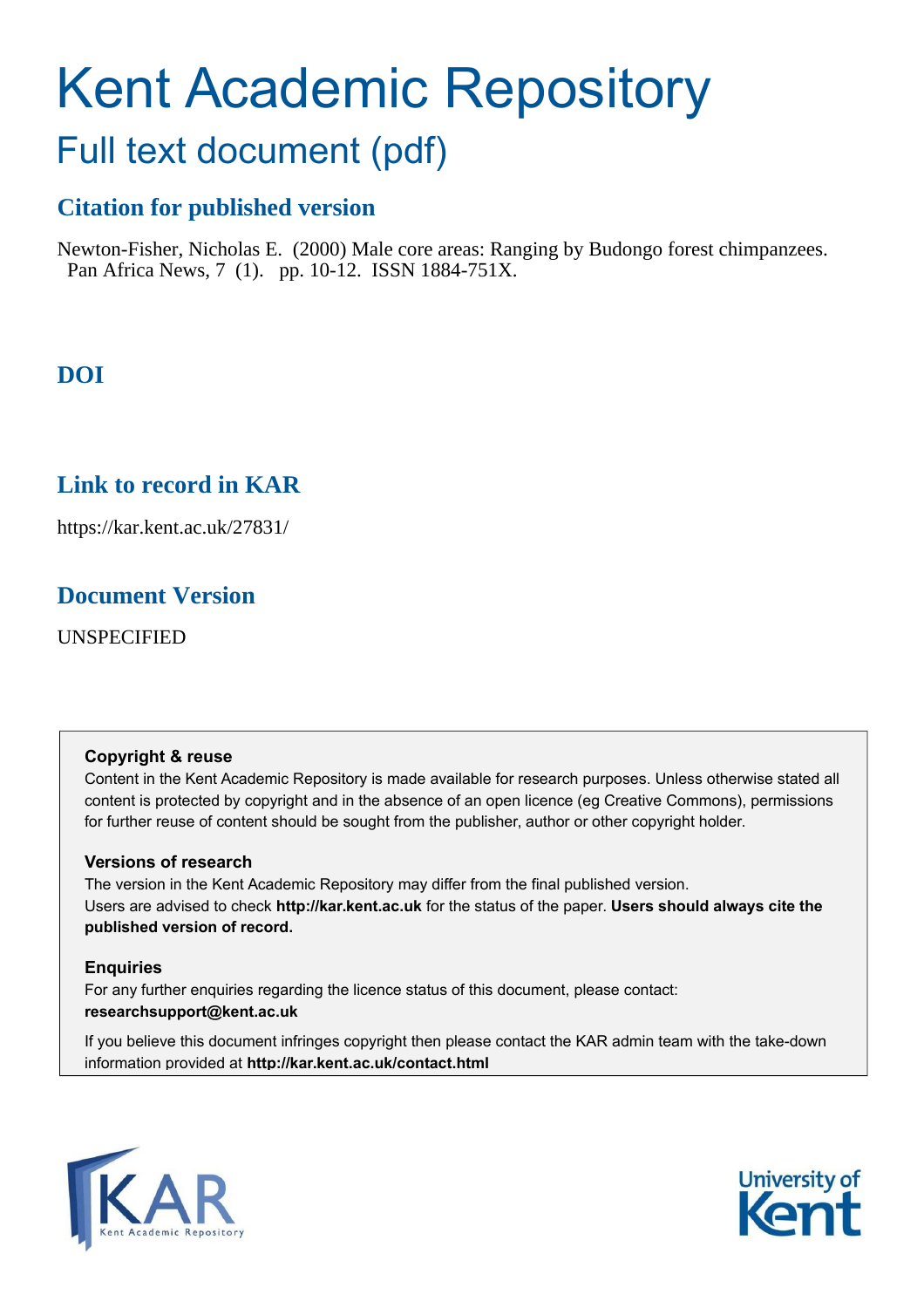#### Source: Pan African News 7(1): 10-12

#### Male Core Areas: Ranging by Budongo Forest Chimpanzees

#### **Nicholas E. Newton-Fisher**

Male chimpanzees are generally considered to make fairly even use of their home range, while in contrast, females show more restricted ranging patterns, spending much of their time in small fragments (core areas) of the community's home range. Restricted ranging of (non-cycling) females may relate to either ensuring access to good food resources, or reducing the risk of inter-community infanticide, while males may range widely to search for potential mates and contest inter-community territorial borders (1,2).

Careful reading of published accounts (3,4) suggests, however, that sex differences in ranging patterns may not be so extreme. In the Gombe National Park, Tanzania, where females have readily identifiable core areas, males are also described as having core areas (3), and in the Kibale National Park, Uganda, males as well as females showed a 'clumped' pattern of range use (4).

Detailed analysis (5) of the ranging patterns of male chimpanzees in the Budongo Forest, Uganda, provides further support for this view. The twelve adult males in this community during 1995 had heterogeneous ranging patterns. Within a small (around 7km2) home range, males occupied non-exclusive, partially overlapping, core areas. Males spent most (80%) of their time within these areas. These core areas existed only in a probabilistic sense, representing 'preferred' areas of activity. Range structure was investigated using both kernel analysis, which tends to merge areas, and cluster analysis, which tends to split areas. Kernel analysis identified core areas which averaged 32% of the community range, [cf. 40-60% reported for Gombe males (3)], whereas cluster analysis identified multinuclear core areas averaging only 7% of the community range.

Maintaining core areas through restricted ranging may impose few costs on males. One fifth of the males' time is spent outside these preferred areas, which may be sufficient for the exploitation of ephemeral food sources, and occasional engagement in territorial behaviour (5). It may reduce males' ability to search for cycling (particularly peripheral) females, although there is good evidence that females do not remain in their core areas when cycling but leave them to associate with (6,7,8,9) and possibly seek out (10,11) males, which may make male searching less necessary.

Why males should have core areas is a more open question. At a proximate level, males may simply occupy areas which are familiar to them, perhaps because they were parts of their mothers' core areas. Such an hypothesis would be testable with long term data. The risk of attack from males in neighbouring communities may favour avoidance of boundary areas unless and until males are ready for such encounters, but while this would generate a 'core area phenomenon', it would not explain heterogeneity in male ranging patterns. Core areas seem unlikely to function ecologically: Newton-Fisher (5) found no differences between male core areas in habitat composition, and no influence of social status on the size or degree of overlap of these core areas.

An obvious product of spending most of the time within a restricted area is that location becomes relatively predictable. As the size of the restricted area decreases, predictability should increase. Could having a predictable location be advantageous for male chimpanzees, and so provide possible social function for core areas? In a mixed forest such as Budongo, attenuation of sound is likely to be unpredictable, with the result that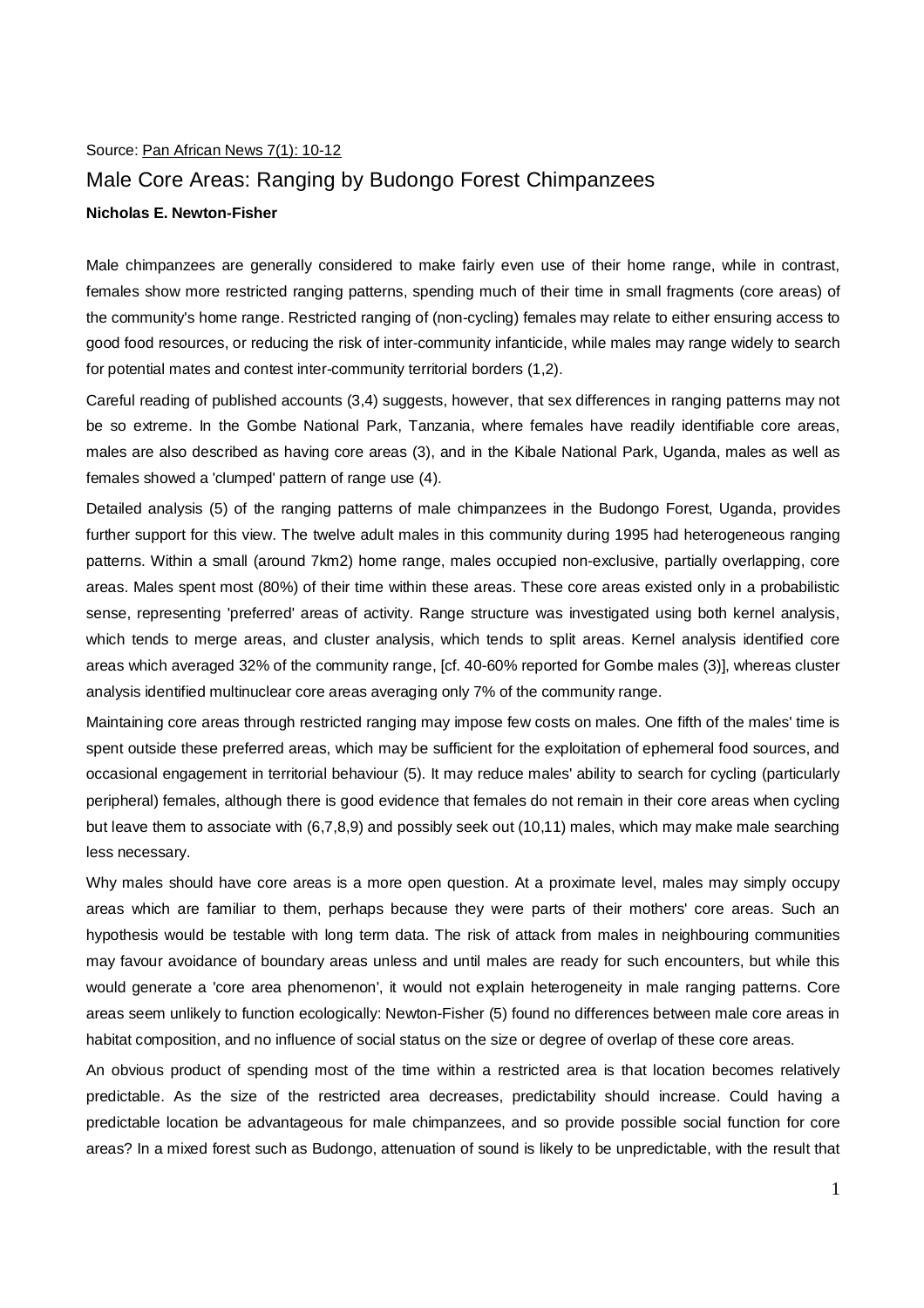'pant hoot' vocalisations could reliably convey information about direction, but not distance. If preferred areas of activity lay in the direction indicated by a vocalisation, this would give any listener a probable location for the caller. The advantage to the male within his core area may be the more rapid response of allies. During 1995 the Sonso community saw a change in alpha male, and some shuffling of social status between males, and it might be that the tension associated with instability in the hierarchy, and the need for allies to locate each other, led to greater geographical separation of the adult males and the appearance of defined core areas. Other habitats may impose different limitations on the usefulness of calls as a means of locating individuals and so favour core areas.

The expression of male core areas may be conditional upon a particular community's habitat and demography. The adult sex ratio, in particular, may have important consequences. If the ratio is highly skewed with many adult females, the benefits (probability of future paternity) associated with searching for cycling peripheral females may exceed those gained by being locatable. This may result in heterogeneous patterns of range use, but perhaps not in obviously distinguishable core areas. In Budongo the adult sex ratio during 1995 was close to 1:1 (12), and males may not have benefited by investing much time in searching for cycling females. However, the evidence from Gombe and Kibale (Kanyawara) of male core areas comes from communities with female skewed sex ratios. Perhaps the benefits associated with searching for peripheral females are generally too low to warrant much of a male's time.

It may be that particular patterns of food abundance and dispersion may be necessary for males to show this highly heterogeneous pattern of ranging. The particular pattern of food abundance and distribution in Budongo may have allowed males to spend much time in only a small fraction of their range. Equally abundant but more tightly clumped food would potentially increase the homogeneity in ranging patterns and so limit the expression of differentiated core areas by increasing the amount of time community members visited the same locations on the same days. A habitat with particularly low levels of food abundance may place heavy demands on foraging, with resultant extensive ranging and an increase in homogeneity between male ranging patterns. The larger core areas, both relatively and absolutely, seen at Gombe may be the result of overall lower levels of food abundance, although could equally be linked to the female-skewed sex ratio.

A closer look at male ranging patterns seems warranted, as they may reveal a more complex picture of chimpanzee sociality and behavioural diversity.